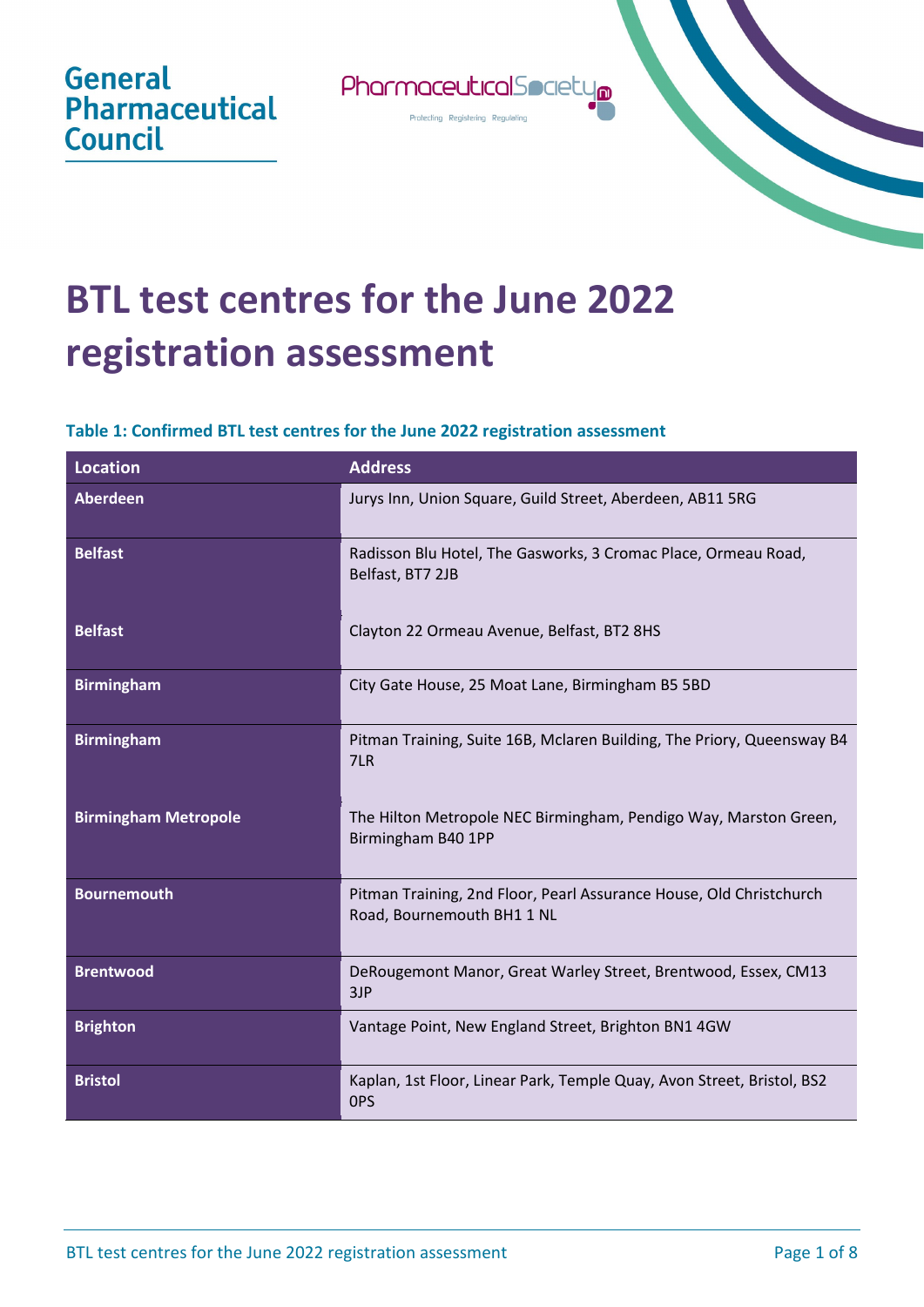| Location          | <b>Address</b>                                                                                    |
|-------------------|---------------------------------------------------------------------------------------------------|
| <b>Bristol</b>    | Pitman Training, Unit 9, Hide Market, Waterloo Road, St Phillips, Bristol,<br>BS2 OBL             |
| <b>Cambridge</b>  | Kaplan, St John's Innovation Centre, Cowley Road, Cambridge, CB4 0WS                              |
| <b>Cambridge</b>  | Pitman Training, 2nd Floor, St Andrews House, 59 St Andrews Street,<br>Cambridge, CB2 3BZ         |
| <b>Canterbury</b> | Pitman Training, 1 Beer Cart Lane, Canterbury, CT1 2NY                                            |
| <b>Cardiff</b>    | Pitman Training, 2nd Floor, 1-7 Castle Street, Cardiff, CF10 1BS<br>What3Words: grants.drums.pays |
| <b>Cardiff</b>    | Jurys Inn Cardiff, 1 Park Place, Cardiff CF10 3UD                                                 |
| <b>Chelmsford</b> | Pitman Training, 2 St Johns Court, Moulsham Street, Chelmsford, essex<br>CM <sub>2</sub> OJD      |
| <b>Coventry</b>   | 101 Lockhurst Lane, Coventry CV6 5SF                                                              |
| <b>Crawley</b>    | Pitman Training, No.3, Gleneagles Court, Brighton Road, Crawley, RH10<br>6AD                      |
| <b>Crewe</b>      | Pitman Training, 2nd Floor, Nantwich Court, Hospital Street, Nantwich,<br>CW5 5RH                 |
| <b>Dundee</b>     | Queens Hotel, 160 Nethergate, Dundee DD1 4DU                                                      |
| <b>Edinburgh</b>  | Edinburgh Training and Conference Venue, 16 St Mary's Street,<br>Edinburgh, Lothian, EH1 1SU      |
| <b>Edinburgh</b>  | Pitman Training, Buzzer 12, 4 Queen Street, Edinburgh EH2 1JE<br>What3Words:<br>spark.guard.milk  |
| <b>Edinburgh</b>  | QA, 32 South Gyle Crescent, Edinburgh SH12 9EB                                                    |
| <b>Exeter</b>     | DCET House, Yeoford Way, Matford Business Park, Exeter, EX2 8LB                                   |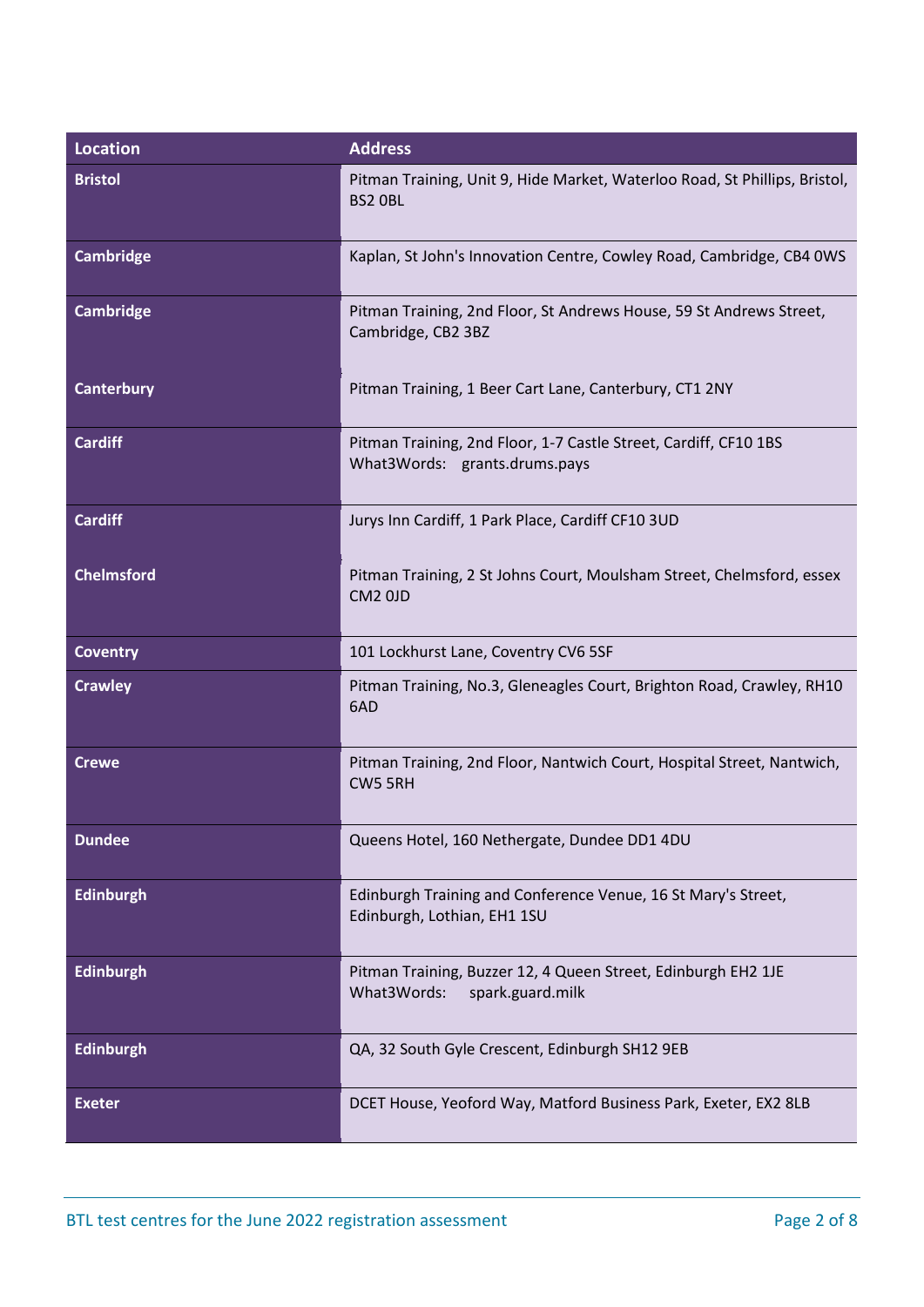| <b>Location</b>    | <b>Address</b>                                                                          |
|--------------------|-----------------------------------------------------------------------------------------|
| Glasgow            | Leonardo, 4 Shelley Road, Glasgow G12 0ZD                                               |
| <b>Halifax</b>     | Office 3, The Elsie Whiteley Centre, Hopwood Lane, Halifax, HX1 5ER                     |
| Hull               | Kaplan, 3rd Floor, Lowgate House, Lowgate, Hull, HU1 1EL                                |
| <b>Hull</b>        | HBTC, 2 Charlotte Street Mews,<br>HU1 3BP                                               |
| <b>Inverness</b>   | Pitman Training, Ground Floor, Moray House, 16 bank Street, Inverness<br><b>IV1 1QU</b> |
| <b>Ipswich</b>     | Pitman Training, 12 Northgate Street, Ipswich, Suffolk, IP1 3DB                         |
| <b>Isle of Man</b> | 41-45 Duke Street, Douglas, Isle of Man, IM1 2AU                                        |
| <b>Jersey</b>      | ALX Training, Hilary House, 19 Hilary Street, St Helier, Jersey, JE2 4SX                |
| <b>Leeds</b>       | The Exam Services Team Ltd, Leeds Media Centre, 21 Savile Mount,<br>Leeds, LS7 3HZ      |
| <b>Leeds</b>       | Arena Point, 6th Floor, Merrion Way, Leeds LS2 8PA                                      |
| <b>Leeds</b>       | Kaplan, 1st Floor, City Exchange, 11 Albion Street, Leeds, LS1 5ES                      |
| <b>Leeds</b>       | Clayton Hotel, City Walk, Sweet Street, Leeds, LS11 9AT                                 |
| <b>Leeds City</b>  | QA, City Exchange, 11 Albion St, Leeds, LS1 5ES                                         |
| Leicester          | Suite 15, The Crescent, King Street, Leicester, LE1 6RX                                 |
| Leicester          | Mercure, Granby Street, Leicester,<br><b>LE16ES</b>                                     |
| Leicester          | Novotel, 2 Great Central Square, Leicester LE1 4JS                                      |
| Liverpool          | Kaplan, 4th Floor, Cotton House, Old Hall Street, Liverpool, L3 9TP                     |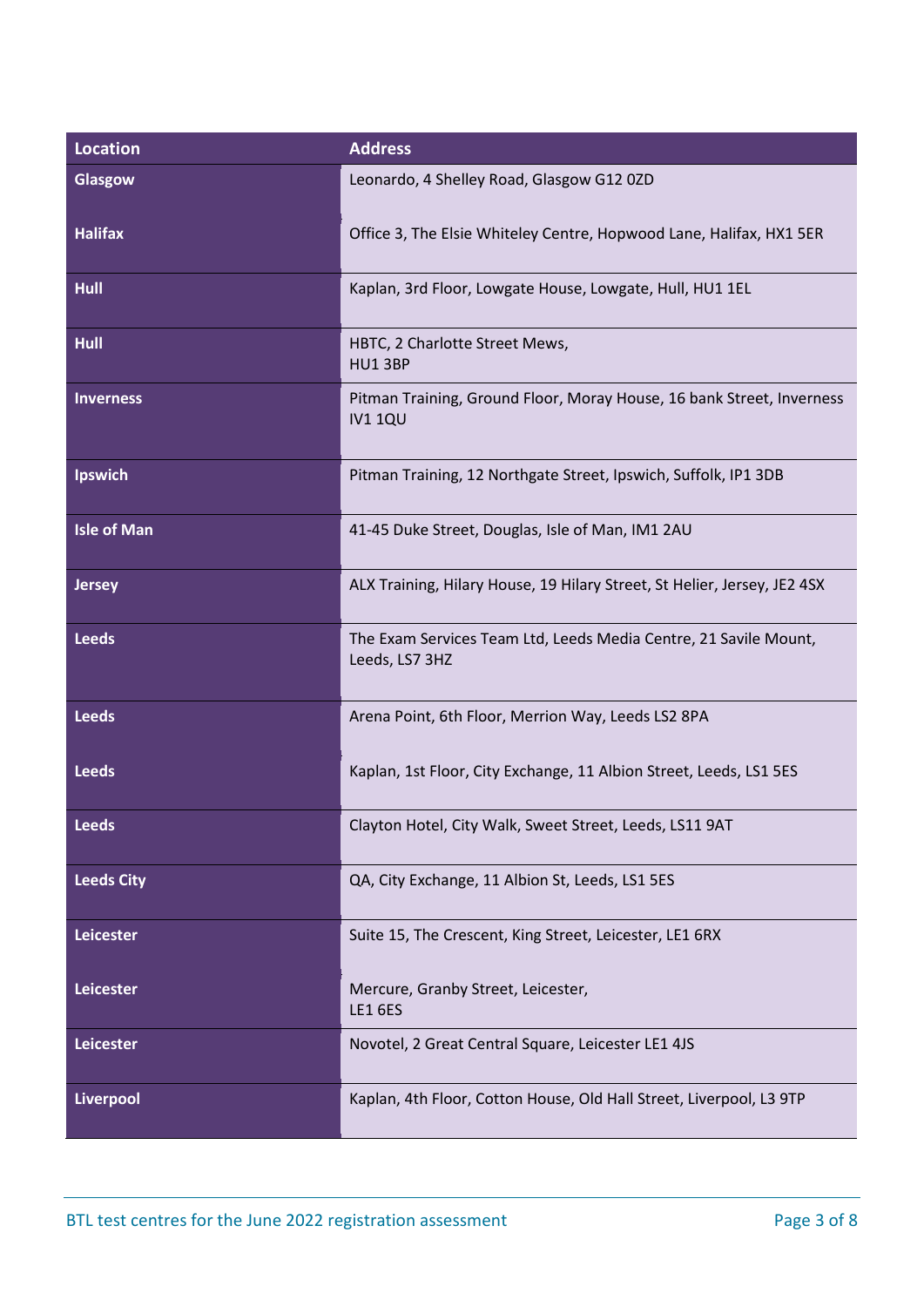| <b>Location</b>                | <b>Address</b>                                                                                                       |
|--------------------------------|----------------------------------------------------------------------------------------------------------------------|
| Liverpool                      | Pitman Training, Suite G01, Cotton Exchange Buildings (no other signs<br>visible), Bixteth Street, Liverpool, L3 9JR |
| Liverpool                      | Jurys Inn, 31 Keel Wharf, Liverpool, L3 4FN                                                                          |
| London                         | Royal National Hotel 38-51 Bedford Way WC1H 0DG                                                                      |
| London                         | Jurys Inn Watford, Clarendon Road, Watford WD17 1JA                                                                  |
| <b>London Chiswick</b>         | 65 Westcroft Square, London W6 0TA                                                                                   |
| <b>London Clapham Junction</b> | Pitman Training, 2nd Floor, Polygon House, 18-20 Bromells Road,<br>Clapham Common, London, SW4 0BG                   |
| <b>London Croydon</b>          | Bridge Training, Suite 46-48 Challenge House, 616 Mitcham Road,<br>Croydon, CRO 3AA                                  |
| <b>London Croydon</b>          | Winway College of Business and Techncology Ltd, AMP House, 4th<br>Floor, Suite-14, Dingwall Road, Croydon, CRO 2LX   |
| <b>London Edgware</b>          | Pitman Training, Chartwell House, 292 - 294 Hale Lane, Edgeware,<br>London HA8 8NP                                   |
| <b>London Enfield</b>          | Pitman Training, 2nd Floor, Nicon House, 45 Silver Street, Enfield, EN1<br>3EF                                       |
| <b>London Fashion Museum</b>   | 83 Bermondsey St, London, SE1 3XF, UK                                                                                |
| <b>London Grand Connaught</b>  | De Vere Grand Connaught Rooms, 61-65 Great Queen Street, London<br><b>WC28 5DA</b>                                   |
| <b>London Guildford</b>        | Pitman Training, Suite 2, 2nd Floor, Stamford House, Woodbridge Road,<br>Guildford, Surrey, GU1 4QD                  |
| <b>London Harrow</b>           | Learning Pro, Bewise Point, 221-227 High Road, Harrow, HA3 5EE                                                       |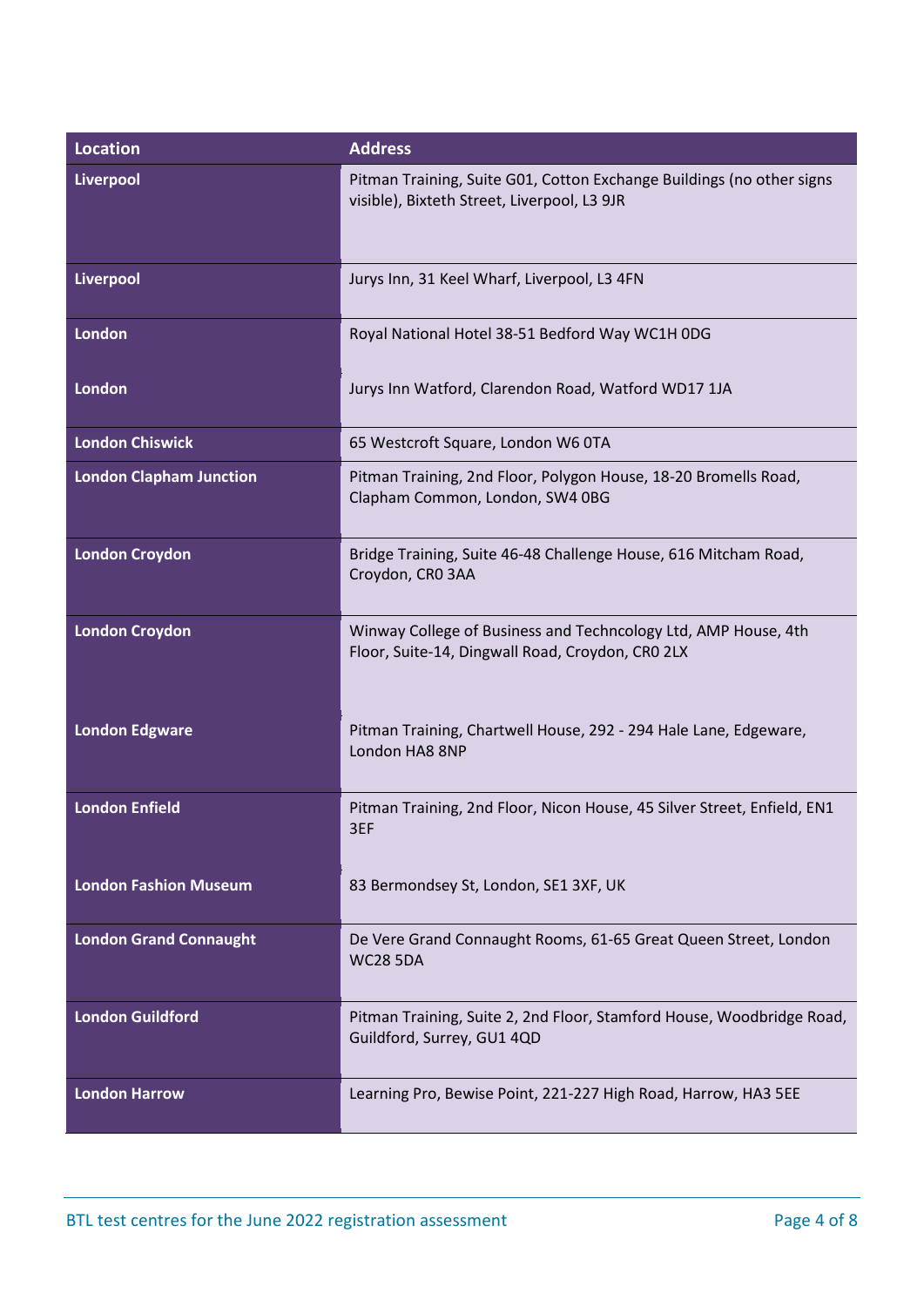| <b>Location</b>                   | <b>Address</b>                                                                                    |
|-----------------------------------|---------------------------------------------------------------------------------------------------|
| <b>London High Holborn</b>        | Pitman Training, 3rd Floor, 4/4a Bloomsbury Way, Bloomsbury Square,<br>London, WC1A 2RP           |
| <b>London Hounslow</b>            | New London Educational Trust, 76-81 Staines Road, Hounslow, TW3<br>3HW                            |
| <b>London Hounslow</b>            | Pitman Training, 3rd Floor, B301- B302 The Vista Centre, 50 Salisbury<br>Road, Hounslow, TW4 6JQ  |
| <b>London Hounslow</b>            | Sheraton Heathrow Hotel, Coinbrook Bypass, Harmondsworth, West<br>Drayton, Middlesex UB7 OHJ      |
| <b>London International House</b> | QA, 3rd Floor International House 1 St. Katherine's Way, London E1W<br>1UN                        |
| <b>London Lewisham</b>            | PDA Training Limited, 107-109 Lewisham High Street, Lewisham,<br>Greater London, SE13 6AT         |
| <b>London Stratford</b>           | First floor, Boardman House, 64 Broadway, Stratford, London, E15 1NT                              |
| <b>London Tower Bridge</b>        | Kaplan, 179-191 Borough High Street, London, SE1 1HR                                              |
| <b>London Velodrome</b>           | London Velodrome, Lee Valley VeloPark, Abercrombie Road, London<br><b>E20 3AB</b>                 |
| <b>London Wall</b>                | Pitman Training, First Floor, Salisbury House, London Wall, London City,<br>EC2M 5QQ              |
| <b>London Wembley</b>             | Hilton Wembley Lakeside Way   Wembley   HA9 0BU                                                   |
| <b>Maidstone</b>                  | Pitman Training Maidstone, 90-92 King Street, Maidstone ME14 1BH                                  |
| <b>Manchester</b>                 | 3rd Floor / Green Zone, Universal Square, Devonshire Street North,<br>Ardwick, Manchester M12 6JH |
| <b>Manchester</b>                 | Kaplan, 6th Floor, St James' Building, 79 Oxford Street, Manchester, M1<br>6FQ                    |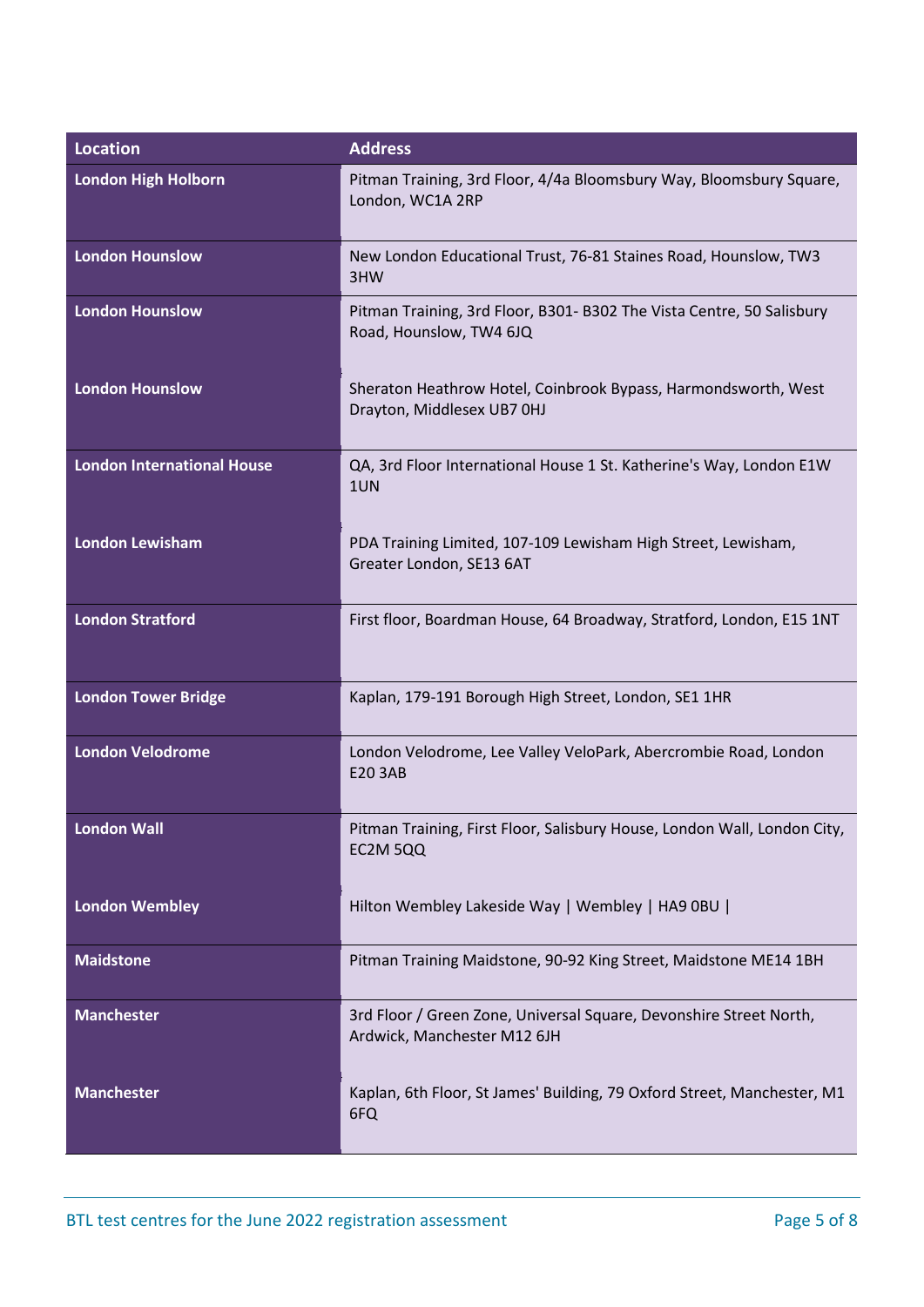| <b>Location</b>      | <b>Address</b>                                                                                                             |
|----------------------|----------------------------------------------------------------------------------------------------------------------------|
| <b>Manchester</b>    | Pitman Training, 2nd Floor Richmond House, Bloom Street,<br>Manchester, M1 3HZ                                             |
| <b>Manchester</b>    | QA Manchester (Oxford St) Centre, 8th Floor, St James Buildings,<br>Manchester, M1 6FQ                                     |
| <b>Manchester</b>    | King's House Conference Centre, King's Church, Sidney Street,<br>What3words:<br>Manchester, M1 7HB<br>slowly.visual.intent |
| Middlesbrough        | Pitman Training, 69 Newport Road, Middlesbrough, Cleveland, TS1 1LA                                                        |
| <b>Milton Keynes</b> | Kaplan, 564-568 Elder House, Elder Gate, Milton Keynes, MK9 1LR                                                            |
| <b>Newcastle</b>     | Kaplan, 2nd Floor, 148 Provincial House, Northumberland Street,<br>Newcastle upon Tyne, NE1 7DQ                            |
| <b>Newcastle</b>     | Jurys Inn Newcastle, Scotswood Road, Newcastle Upon Tyne, NE1 4AD<br>What3Words: dairy.fields.envy                         |
| <b>Newcastle</b>     | VITSPRO (Virtual IT Services Provider Ltd), Unit 9, Bankside, The<br>Watermark, Metro Riverside Park, Gateshead, NE11 9SY  |
| <b>Norwich</b>       | Kaplan, 2nd Floor, NWES Rouen House, Rouen Road, Norwich, NR1 1RB                                                          |
| <b>Norwich</b>       | Holiday Inn Norwich, Ipswich Road, Norwich, NR4 6EP.                                                                       |
| <b>Nottingham</b>    | Kaplan, 3rd Floor, Alan House, 5 Clumber Street, Nottingham, NG1 3ED                                                       |
| <b>Nottingham</b>    | Nottingham Conference College, University of Nottingham, Beeston<br>Lane, Nottingham, NG7 2RJ                              |
| <b>Oxford</b>        | Jurys Inn, Godstow Rd, Oxford, OX2 8AL                                                                                     |
| Peterborough         | Online Exams, Sefton House, Adam Court, Newark Road,<br>PETERBOROUGH, PE1 5PP                                              |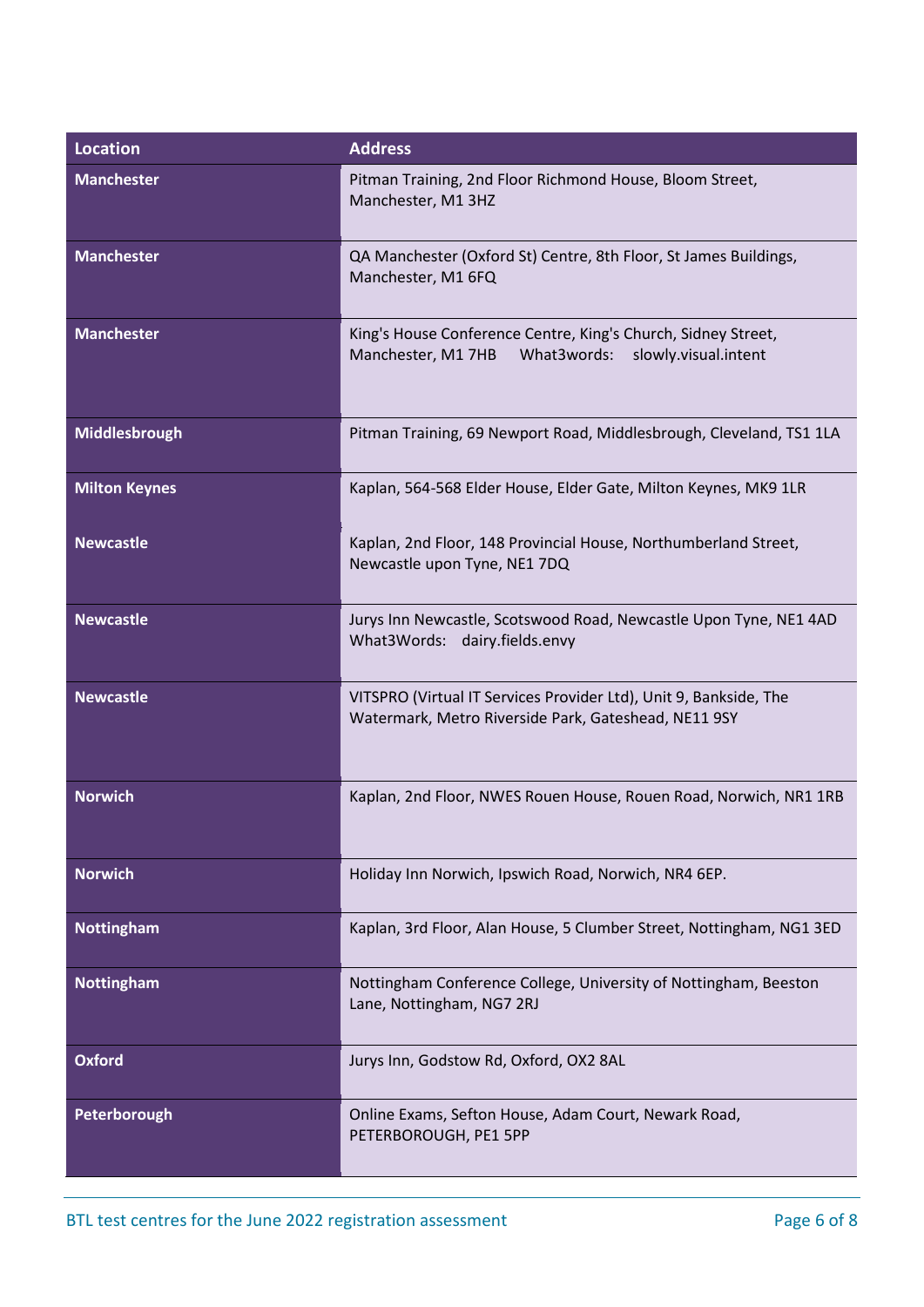| <b>Location</b>        | <b>Address</b>                                                                                                                                                 |
|------------------------|----------------------------------------------------------------------------------------------------------------------------------------------------------------|
| <b>Plymouth</b>        | Jurys Inn, 50 Exeter Street, Plymouth, PL4 0AZ What3Words:<br>tone.shout.fixed                                                                                 |
| <b>Portsmouth</b>      | Marriott, Southampton Road,<br>North Harbour, Portsmouth, PO6 4SH                                                                                              |
| <b>Preston Academy</b> | Preston Test Centre, 95 Lancaster Road, Preston, PR1 2QJ                                                                                                       |
| <b>Reading</b>         | Kaplan, The Blade, Abbey Street, Reading, RG1 3BA                                                                                                              |
| <b>Reading/Slough</b>  | QA Slough Centre, Rath House, 55-65 Uxbridge Road. Slough, Berkshire<br><b>SL1 1SG</b>                                                                         |
| <b>Sheffield</b>       | Jury's Inn Sheffield, 119 Eyre Street, Sheffield, S1 4QW<br>What3Words:<br>hiking.ridging.table                                                                |
| <b>Sheffield</b>       | Wise Owl Training Limited, Unit A2 Patrick Tobin Business Park, Bolton<br>Road, Wath upon Dearne, Rotherham, S63 7LL What3Words:<br>essential.riders.strictest |
| <b>Solihull</b>        | IT Careers Academy Ltd, The Bake House, 328a Stratford Road, Shirley,<br>Solihull, West Midlands, B90 3DN                                                      |
| Southampton            | Kaplan, Broadcasting House, 10 Havelock Road, Southampton, SO14<br>7FY                                                                                         |
| Southampton            | Pitman Training, 1st fLoor, Tandem House, 31 Eastgate Street,<br>Southampton, SO14 3HB                                                                         |
| <b>Southend</b>        | Pitman Training Southend on Sea Cottis house, East Suite, 1st floor,<br>Rochford, Southend, SS4 1BB                                                            |
| <b>Stoke on Trent</b>  | Best Western 66 Trinity Street   Hanley   Stoke-on-Trent   ST1 5NB                                                                                             |
| <b>Swansea</b>         | Pitman Training, 6th Floor Alexandra House, 1 Alexandra Road,<br>Swansea, SA1 5ED                                                                              |
| <b>Swansea</b>         | Marriot Hotel, Maritime Quarter, Swansea. SA1 3SS                                                                                                              |